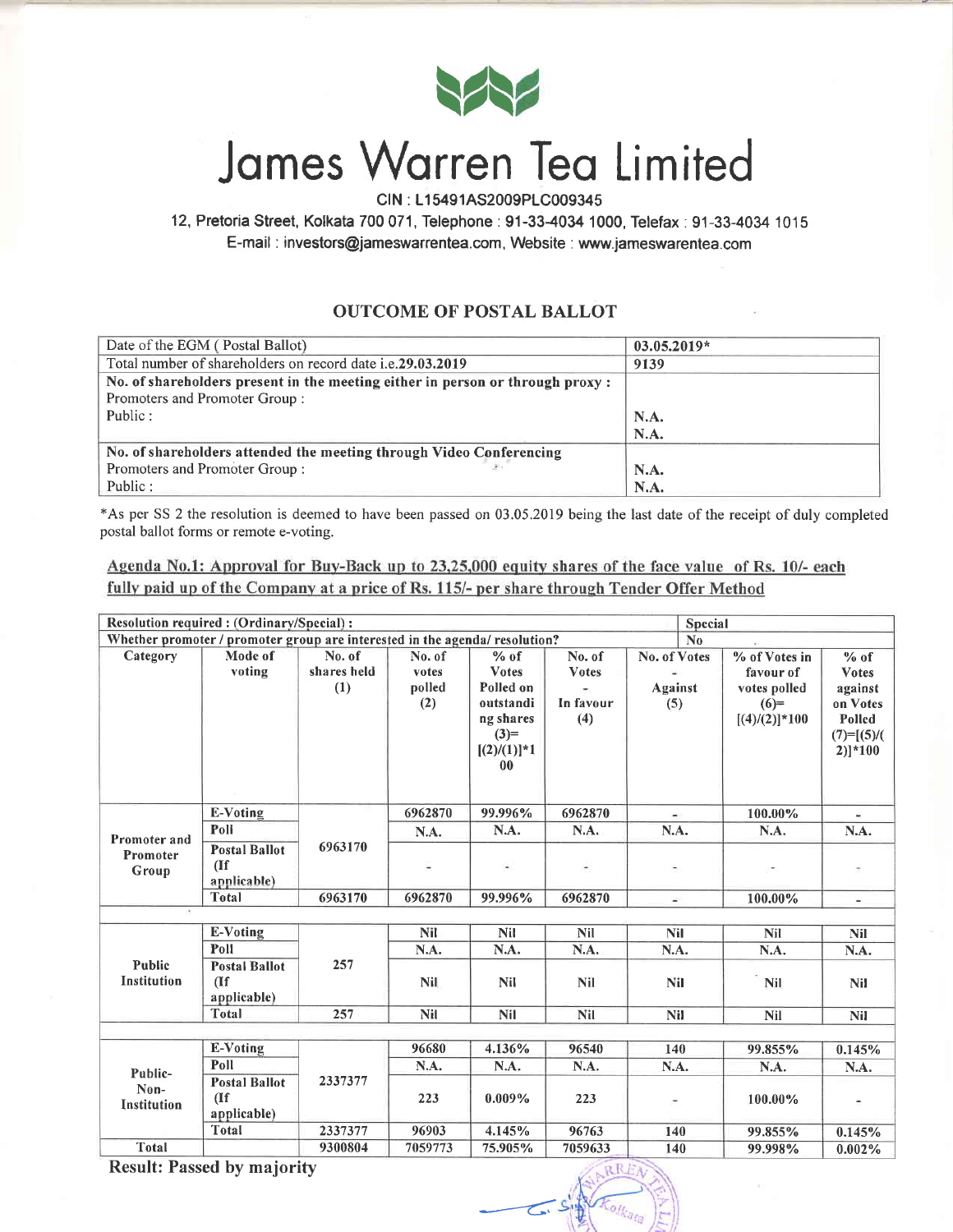

# Jomes Worren Teo Limited

CIN : L15491AS2009PLC009345

12, Pretoria Street, Kolkata 700 071, Telephone: 91-33-4034 1000, Telefax: 91-33-4034 1015 E-mail : investors@jameswarrentea.com, Website : www.jameswarentea.com

Agenda No.2: Approval for Re-Classification of former promoter group to public

| Resolution required : (Ordinary/Special) :<br>Ordinary                            |                                              |                              |                                  |                                                                                    |                                            |                                                 |                                                                                      |                                                                                |  |  |
|-----------------------------------------------------------------------------------|----------------------------------------------|------------------------------|----------------------------------|------------------------------------------------------------------------------------|--------------------------------------------|-------------------------------------------------|--------------------------------------------------------------------------------------|--------------------------------------------------------------------------------|--|--|
| Whether promoter / promoter group are interested in the agenda/ resolution?<br>No |                                              |                              |                                  |                                                                                    |                                            |                                                 |                                                                                      |                                                                                |  |  |
| Category                                                                          | Mode of<br>voting                            | No. of<br>shares held<br>(1) | No. of<br>votes<br>polled<br>(2) | % of Votes<br>Polled on<br>outstandin<br>g shares<br>$(3)$ =<br>$[2/(1)]$ *10<br>0 | No. of<br><b>Votes</b><br>In favour<br>(4) | No. of<br><b>Votes</b><br><b>Against</b><br>(5) | $%$ of<br>Votes in<br>favour of<br>votes<br>polled<br>$(6)=$<br>$[(4)/(2)]$ *1<br>00 | % of Votes<br>against on<br><b>Votes Polled</b><br>$(7)=[(5)/(2)]*1$<br>$00\,$ |  |  |
|                                                                                   | E-Voting                                     |                              | 6962870                          | 99.996%                                                                            | 6962870                                    | $\sim$                                          | 100.00%                                                                              |                                                                                |  |  |
|                                                                                   | Poll                                         |                              | N.A.                             | N.A.                                                                               | N.A.                                       | N.A.                                            | N.A.                                                                                 | N.A.                                                                           |  |  |
| Promoter and<br>Promoter<br>Group                                                 | <b>Postal Ballot</b><br>(If)<br>applicable)  | 6963170                      | $\blacksquare$                   | $\sim$                                                                             | $\overline{\phantom{a}}$                   | $\equiv$                                        | ä                                                                                    |                                                                                |  |  |
|                                                                                   | Total                                        | 6963170                      | 6962870                          | 99.996%                                                                            | 6962870                                    | $\omega$                                        | 100.00%                                                                              | ÷                                                                              |  |  |
|                                                                                   |                                              |                              |                                  |                                                                                    |                                            |                                                 |                                                                                      |                                                                                |  |  |
|                                                                                   | E-Voting                                     | 257                          | <b>Nil</b>                       | Nil                                                                                | Nil                                        | <b>Nil</b>                                      | <b>Nil</b>                                                                           | <b>Nil</b>                                                                     |  |  |
|                                                                                   | Poll                                         |                              | N.A.                             | N.A.                                                                               | N.A.                                       | N.A.                                            | N.A.                                                                                 | N.A.                                                                           |  |  |
| Public<br>Institution                                                             | <b>Postal Ballot</b><br>(If)<br>applicable). |                              | <b>Nil</b>                       | <b>Nil</b>                                                                         | <b>Nil</b>                                 | <b>Nil</b>                                      | <b>Nil</b>                                                                           | <b>Nil</b>                                                                     |  |  |
|                                                                                   | Total                                        | 257                          | <b>Nil</b>                       | <b>Nil</b>                                                                         | <b>Nil</b>                                 | <b>Nil</b>                                      | <b>Nil</b>                                                                           | <b>Nil</b>                                                                     |  |  |
|                                                                                   |                                              |                              |                                  |                                                                                    |                                            |                                                 |                                                                                      |                                                                                |  |  |
|                                                                                   | E-Voting                                     |                              | 96680                            | 4.136%                                                                             | 96580                                      | 100                                             | 99.897%                                                                              | 0.103%                                                                         |  |  |
| Public-<br>Non-<br><b>Institution</b>                                             | Poll                                         |                              | N.A.                             | N.A.                                                                               | N.A.                                       | N.A.                                            | N.A.                                                                                 | N.A.                                                                           |  |  |
|                                                                                   | <b>Postal Ballot</b><br>(If)<br>applicable)  | 2337377                      | 223                              | $0.009\%$                                                                          | 223                                        | $\blacksquare$                                  | 100.00%                                                                              | $\blacksquare$                                                                 |  |  |
|                                                                                   | <b>Total</b>                                 | 2337377                      | 96903                            | 4.145%                                                                             | 96803                                      | 100                                             | 99.897%                                                                              | 0.103%                                                                         |  |  |
| <b>Total</b>                                                                      |                                              | 9300804                      | 7059773                          | 75.905%                                                                            | 7059673                                    | 100                                             | 99.998%                                                                              | 0.002%                                                                         |  |  |

Result: Passed by Majorify

Please acknowledge the receipt.

Yours faithfully,

For James Warren Tea Ltd

I -------d  $s^i$ 

Gyanendra Singh Company Secretary ACS:49488

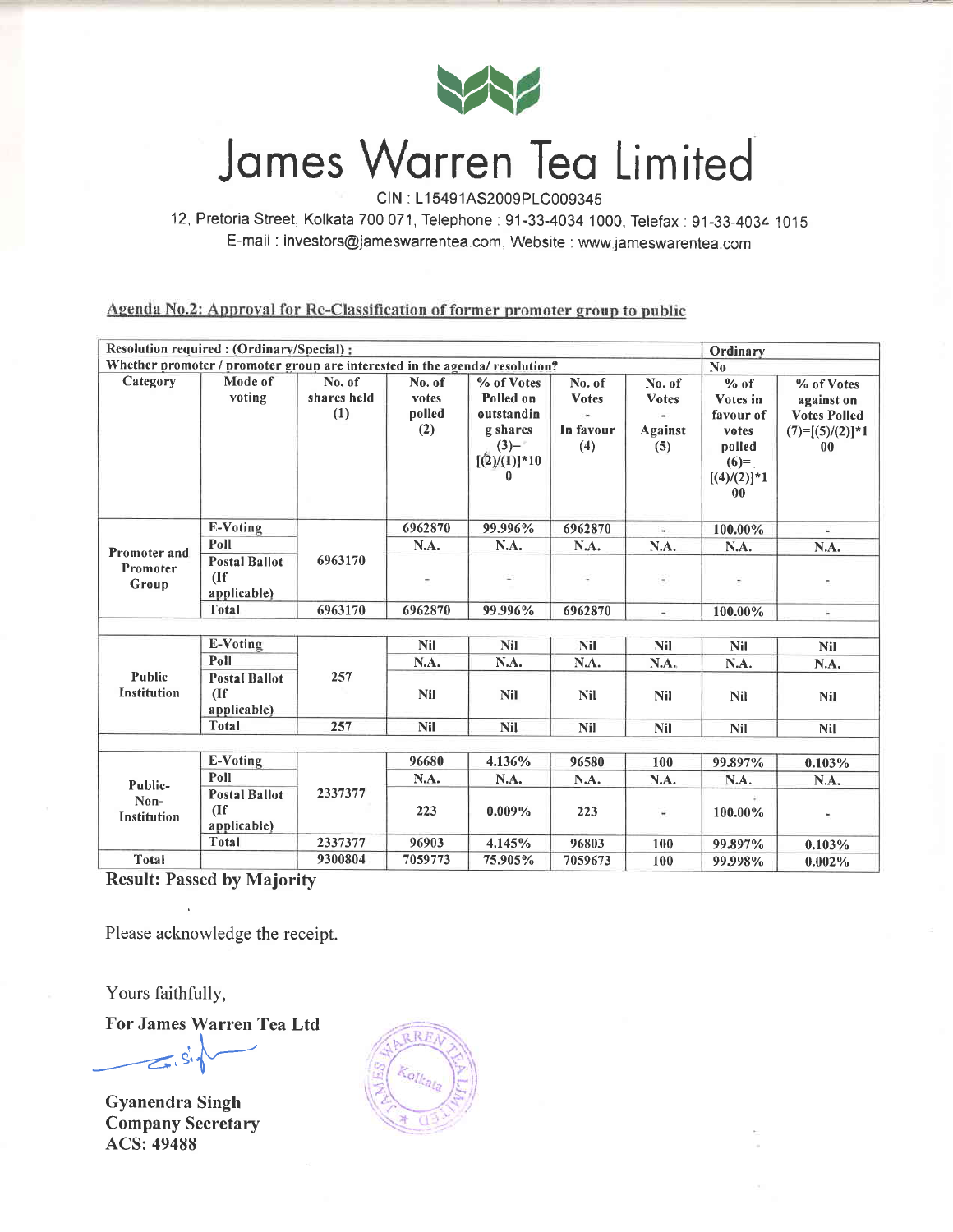SANTOSH KUMAR TIBREWALLA B.Com.(Hons.) LL.B., FCS Practising Company Secretary

5A, N. C. Dutta Sarani, (Formerly Clive Ghat Street), 3<sup>rd</sup> Floor, Kolkata - 700 001 Phone: (033) 2262-8200/4005-4842 email : santibrewalla@rediffmail.com

## Scrutinizer's Report

[Pursuant to Section 108/110 of the Companies Act, 2013 read with Rule 20 & 22 of the Companies (Management and Administration) Rules,2014 as amended by Companies (Management and Administration) Amendment Rules, 2015 and 20161

 $f_{\rm{in}}$ .

04.05.2019

The Chairman, M/s. James Warren Tea Limited Aspirations Vintage, 12, Pretoria Street, Kolkata - 700 071.

Dear Sir.

#### Reg: Scrutinizer's Report on Postal Ballot.

I, Santosh Kumar Tibrewalla, Practising Company Secretary has been appointed by the Board of Directors of M/s. James Warren Tea Limited (the Company) in its meeting held on  $22^{nd}$  March, 2019 as a Scrutinizer as per the provisions of Section 108 and Section 110 of the Companies Act, 2013 read with Rule 20 & 22 of the Companies (Management and Administration) Rules, 2014 as amended by Companies (Managemen: and Administration) Amendment Rules, 2015 and 2016 for the purpose of scrutinizing the process of postal ballot and remote e-voting by the Equity Shareholders of the Company and ascertaining the requisite majority on voting carried out on the resolutions contained in the notice of the Postal Ballot of the members of the Company.

The Management of the Company is responsible to ensure the Compliance with the requirements of the Companies Act, 2013, Rules made thereunder and SEBI (Listing Obligations and Disclosure Requirements) Regulations, 2015 for conducting the Postal Ballot (Physical & E-voting) process on the resolutions contained in the Notice of the members of the Company. My responsibility as a Scrutinizer for the voting process is restricted to make a Scrutinizer's report of the votes cast in "favour" or "against" the resolutions stated above, based on the reports generated from the e-voting system provided by the Central Depository Services Limited (CDSL), the authorised agency to provide remote e-voting facilities and postal ballot received by r.re on behalf of the Company.

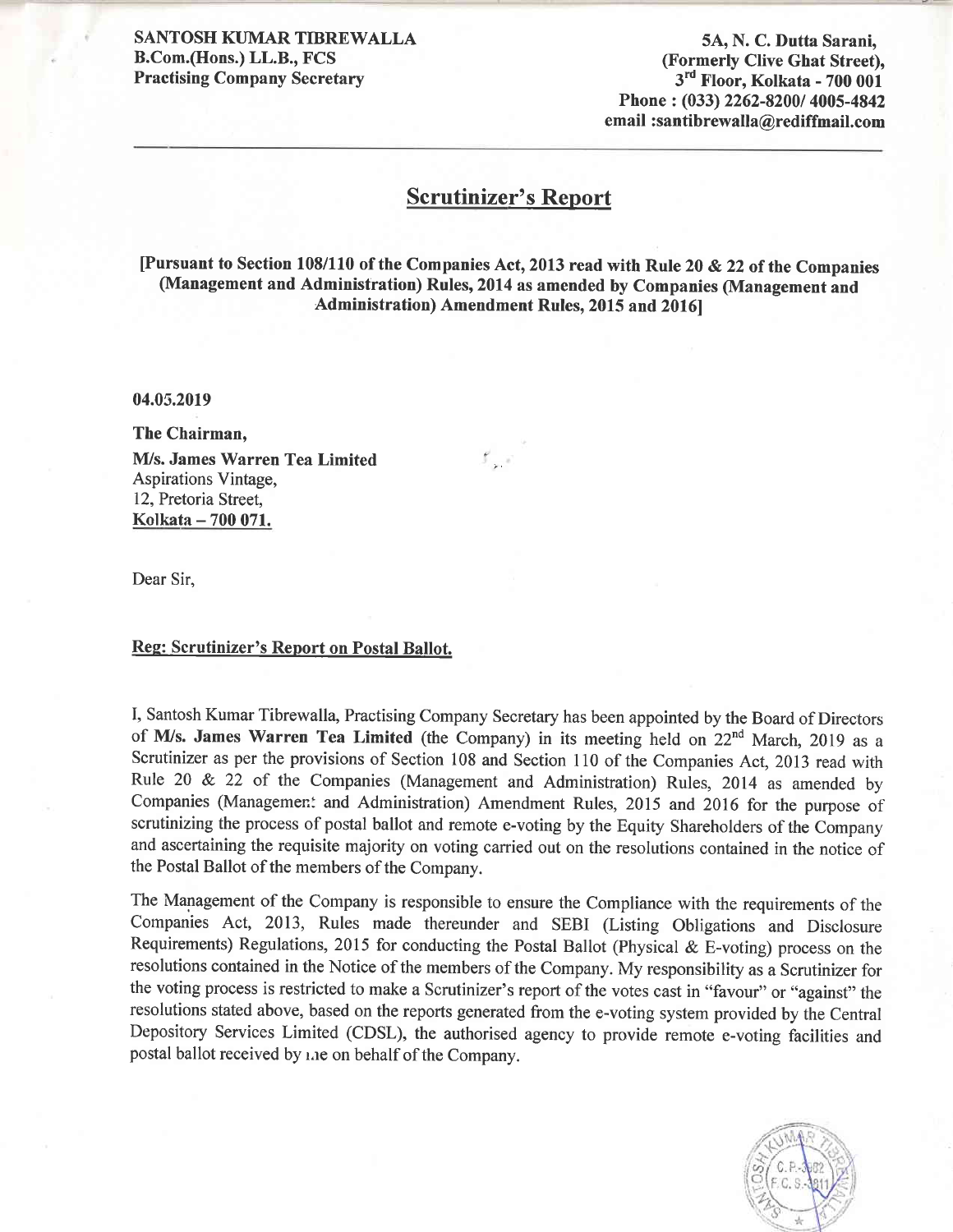Further to the above, I submit my report as under:-

- 1.1 The Company has completed the dispatch of postal ballot forms on  $3<sup>rd</sup>$  April, 2019 along with postage prepaid business reply envelope to its Members whose name(s) appeared in the register of Member / beneficial owners as on  $22<sup>nd</sup>$  March, 2019 (the "cut-off").
- t.2 The remote e-voting period remained open from Thursday, 4<sup>th</sup> April, 2019 (10.00 A.M.) to Friday, 3<sup>rd</sup> May, 2019 (5.00 P.M.) and the physical postal ballot forms were received upto 5.00 P.M. on 3<sup>rd</sup> May,2019 through self addressed business reply envelopes.
- The members of the Company as on the "cut-off" date i.e. Friday, 29<sup>th</sup> March, 2019 were entitled to vote on the resolutions (item nos. 1 to 2 as set out in the notice of the Postal Ballot of the Company dated  $22<sup>nd</sup> March$ , 2019). 1.3
- Particulars of all the postal ballot forms physically received from the Members and electronic votes casted have been entered in a register separately maintained for the purpose. 1.4
- The postal ballot forms were kept under my safe custody before commencing the scrutiny of such postal ballot forms. 1.5
- The postal ballot envelops were opened in my presence. The votes casted in electronic mode were unblocked by me on  $4<sup>th</sup>$  May, 2019 in the presence of 2 witnesses, Ms. Jaya Bajpai and Ms. Ankita Banerjee, who are not in the employment of the Company. They have signed below in confirmation of the votes being unblocked in their presence. 1.6

Name: Jaya Bajpai

Name: Ankita Baneriee

- 1.7 The postal ballot forms were scrutinized and the shareholding was matched / confirmed with the Register of Members of the Company / list of beneficiaries as on 29<sup>th</sup> March, 2019.
- 1.8 All the postal ballot forms received and electronic votes casted upto 5.00 P.M., the close of working hours on 3<sup>rd</sup> May, 2019, the last date and time fixed by the Company for receipt of the forms / Closure of remote e-voting facility, were accepted and considered for scrutiny.
- 1.9 The postal ballot forms, which were incomplete and/or which were otherwise found defective hare been treated as invalid and kept separately. The votes casted through remote e-voting and found not in accordance to the rules provided were also treated as invalid.

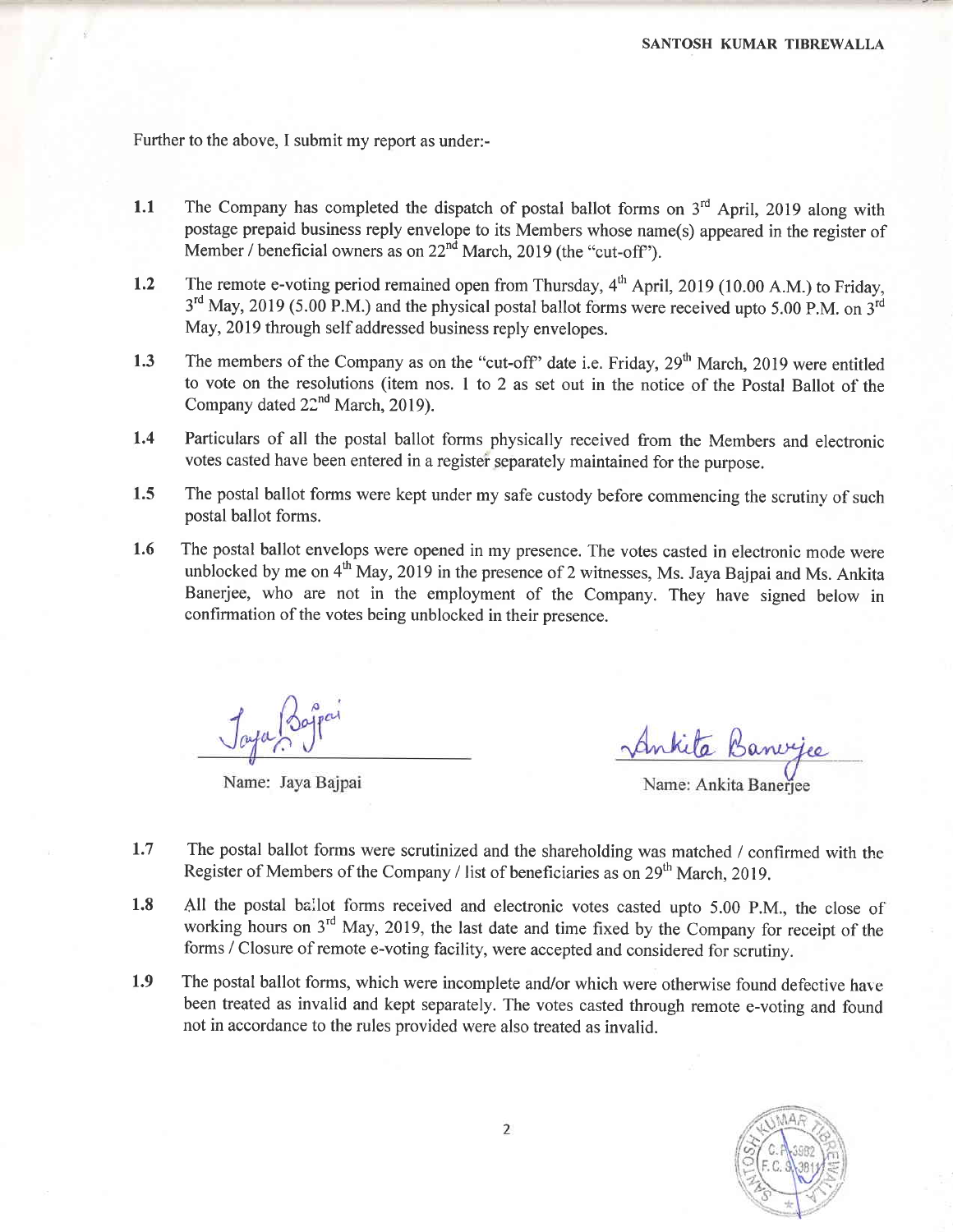|                                   |                                                                 | <b>Resolution 1</b>                           |                          | <b>Resolution 2</b>                    |                          |  |
|-----------------------------------|-----------------------------------------------------------------|-----------------------------------------------|--------------------------|----------------------------------------|--------------------------|--|
| SI.<br>No.                        | <b>Particulars</b>                                              | <b>No. of Postal</b><br>Ballot / e-<br>voting | No of<br>shares<br>voted | No. of Postal<br>Ballot / e-<br>voting | No of<br>shares<br>voted |  |
| $\mathbf{1}$                      | <b>Ballot</b><br>forms<br>Total<br>Postal<br>received           | 7                                             | 223                      | 7                                      | 223                      |  |
| $\overline{c}$                    | <b>Total E-voting</b>                                           | 31                                            | 7059550                  | 31                                     | 7059550                  |  |
| 3                                 | Less : lnvalid<br><b>Ballot</b><br>Postal<br>Forms              |                                               |                          |                                        |                          |  |
| $\mathcal{L}^{\pmb{1}}_{\pmb{r}}$ | Less : Invalid e-voting                                         | $J_{\alpha\beta}$                             | $\frac{1}{2}$            | $\overline{\phantom{a}}$               | $\dot{ }$                |  |
| 5                                 | Net Valid Postal Ballot / e-<br>voting confirmations            | 38                                            | 7059773                  | 33                                     | 7059773                  |  |
| $\ddot{\sigma}$                   | Postal Ballot Forms/e-voting<br>"Assent for the Resolution"     | 37                                            | 7059633                  | 37                                     | 7059673                  |  |
| $\overline{7}$                    | % of "Assent" with respect to<br>the votes casted $(6/5*100)$   | 97.368%                                       | 99.998%                  | 97.368%                                | 99.998%                  |  |
| 8                                 | Ballot Forms/e-voting<br>Postal<br>"Dissent for the Resolution" | 1                                             | 140                      | 1                                      | 100                      |  |
| $\ddot{9}$                        | % of "Dissent" with respect to<br>the votes casted $(8/5*100)$  | 2.632%                                        | 0.002%                   | 2.632%                                 | 0.002%                   |  |
|                                   | <b>Result</b><br>a en a                                         | Passed by Majority                            |                          | Passed by Majority                     |                          |  |

2.0 The summary of the postal ballot forms / e-voting as received / casted is given below:



 $\mathcal{F}(\mathcal{C})$  .  $\overline{\phantom{a}}$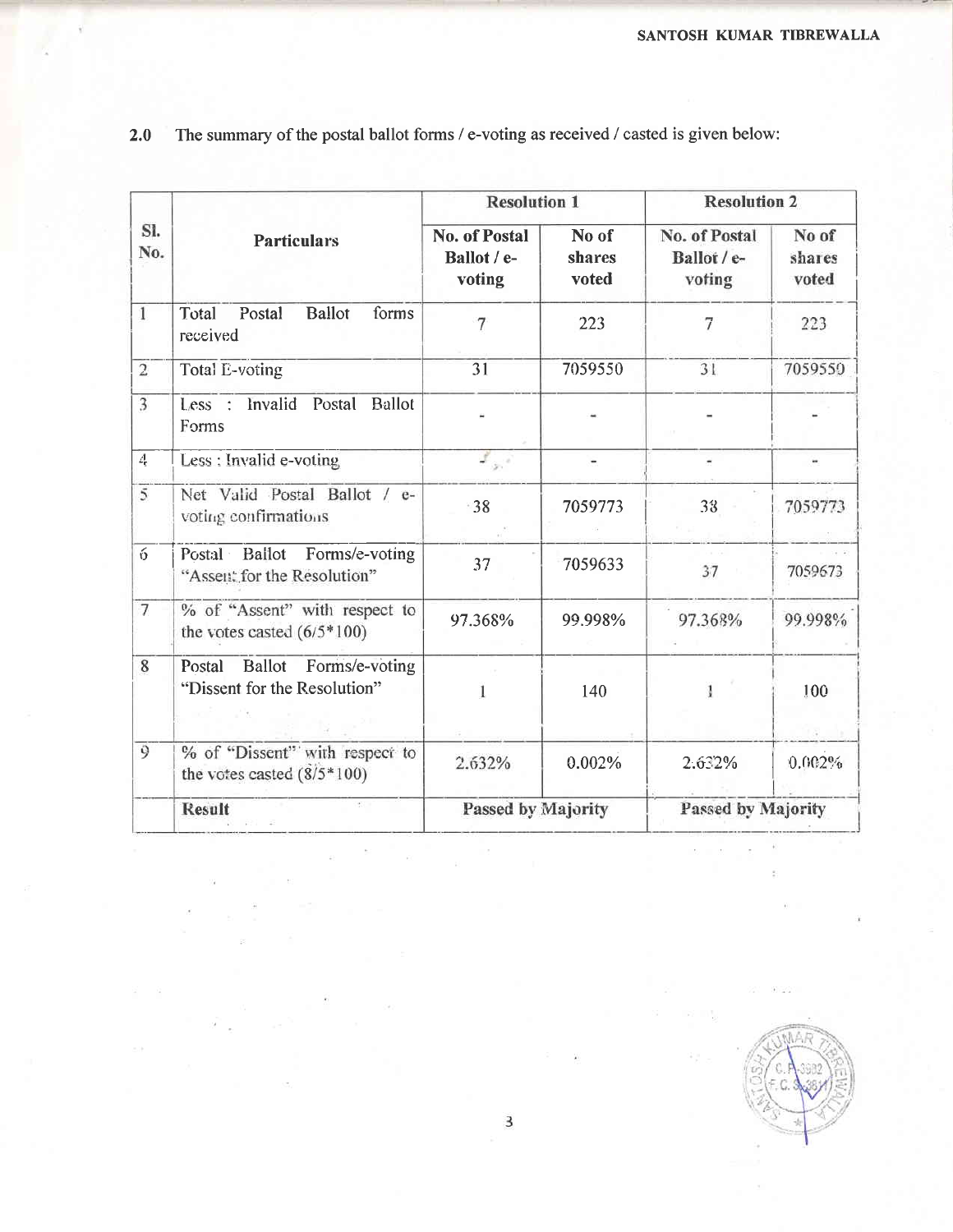2.1 The detailed results of the Postal Ballot (Physical & E-voting) are as under:

### Item No. 1:-

| Mode of<br><b>Voting</b>                   | <b>Remote e-Voting</b>                  |                                     | <b>Postal Ballot</b>                      |                                     | <b>Consolidated voting results</b>                                 |                                                     |                                                                                                                                 |  |
|--------------------------------------------|-----------------------------------------|-------------------------------------|-------------------------------------------|-------------------------------------|--------------------------------------------------------------------|-----------------------------------------------------|---------------------------------------------------------------------------------------------------------------------------------|--|
|                                            | <b>Number</b><br>of<br>members<br>voted | Number of<br><b>Votes</b><br>casted | <b>Number</b><br>of<br>members<br>voted   | <b>Number</b><br>of Votes<br>casted | <b>Total</b><br><b>Number</b><br><sub>of</sub><br>members<br>voted | <b>Total</b><br><b>Number</b><br>of Votes<br>casted | $\frac{0}{0}$<br>of<br>total<br>number<br>of valid<br>votes<br>$($ of<br>cast<br>both<br><b>Favour</b><br>&<br><b>Against</b> ) |  |
| Votes in favour<br>of<br>the<br>resolution | 30                                      | 7059410                             | $\frac{1}{2}$ $\frac{7}{2}$ $\frac{1}{2}$ | 223                                 | 37                                                                 | 7059633                                             | 100%                                                                                                                            |  |
| against<br><b>Votes</b><br>the resolution  | 1                                       | 140                                 |                                           |                                     | 1                                                                  | 140                                                 | 100%                                                                                                                            |  |
| <b>Invalid Votes</b>                       |                                         |                                     |                                           |                                     |                                                                    |                                                     |                                                                                                                                 |  |

Special Resolution - Approval for Buy-Back of Equity Shares of the Company

### Item No. 2:-

Ordinary Resolution - Approval for Re-Classification of former promoter group to public

| Mode of<br><b>Voting</b>                  | <b>Remote e-Voting</b>                  |                                     | <b>Postal Ballot</b>                    |                                     | <b>Consolidated voting results</b>                      |                                                     |                                                                                                                   |  |
|-------------------------------------------|-----------------------------------------|-------------------------------------|-----------------------------------------|-------------------------------------|---------------------------------------------------------|-----------------------------------------------------|-------------------------------------------------------------------------------------------------------------------|--|
|                                           | <b>Number</b><br>of<br>members<br>voted | Number of<br><b>Votes</b><br>casted | <b>Number</b><br>of<br>members<br>voted | <b>Number</b><br>of Votes<br>casted | <b>Total</b><br><b>Number</b><br>of<br>members<br>voted | <b>Total</b><br><b>Number</b><br>of Votes<br>casted | $\frac{0}{0}$<br>of<br>total<br>number<br>of valid<br>votes<br>cast<br>(of<br>both<br>Favour<br>$\boldsymbol{\&}$ |  |
| Votes in favour                           |                                         |                                     |                                         |                                     |                                                         |                                                     | <b>Against</b> )                                                                                                  |  |
| of<br>the<br>resolution                   | 30                                      | 7059450                             | 7                                       | 223                                 | 37                                                      | 7059673                                             | 100%                                                                                                              |  |
| <b>Votes</b><br>against<br>the resolution | 1                                       | 100                                 |                                         |                                     | 1                                                       | 100                                                 | 100%                                                                                                              |  |
| <b>Invalid Votes</b>                      |                                         |                                     |                                         |                                     |                                                         |                                                     |                                                                                                                   |  |



4